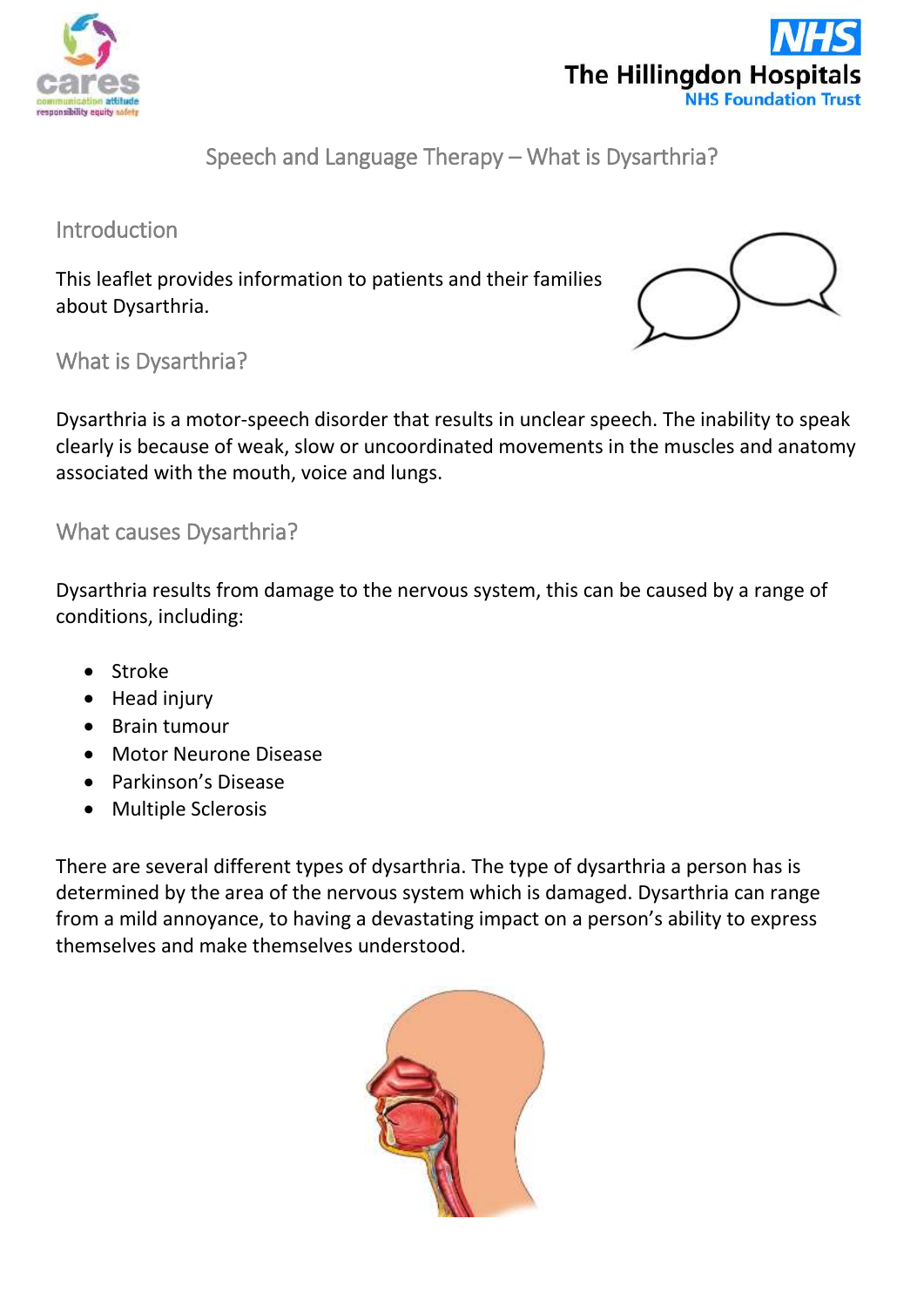



## What you may notice

Dysarthria can affect people in different ways.

- Some people sound like they're mumbling, or slurring their words.
- Some people can run out of breath when they are talking.
- Some people may speak very quickly, some slowly, and some may fluctuate.
- Some people may speak loudly, or softly, and some are irregular in volume.
- Some people may have voice changes and sound breathy, weak, husky or strained.
- Someone with dysarthria may look as if their face is drooping. Due to limited movement of the tongue, lips and jaw, the person may drool or have difficulty keeping dentures in place.

## How can Speech and Language Therapy help?

Speech and language therapists identify and assess patients with dysarthria. Therapy sessions aim to improve clarity of speech and expression of language and can include:

- Clear speech strategies: Slowing down the rate of speech, over-exaggerating each word and increasing volume as comfortable.
- Communication partner training: Providing information and strategies to the person's family and friends to facilitate more effective communication.
- Augmentative and Alternative Communication (AAC) Speech and language therapists may assess whether a person may benefit from using alphabet charts, picture boards or apps to facilitate communication.
- Personalised therapy around goals that matter to the person affected e.g. ordering from a menu in a restaurant, speaking to a friend on the phone etc.
- Total communication strategies: Teaching a person to use alternative methods of communication to support their spoken communication e.g. drawing, gesture, writing, facial expression.
- Working with the medical team to address management of excessive saliva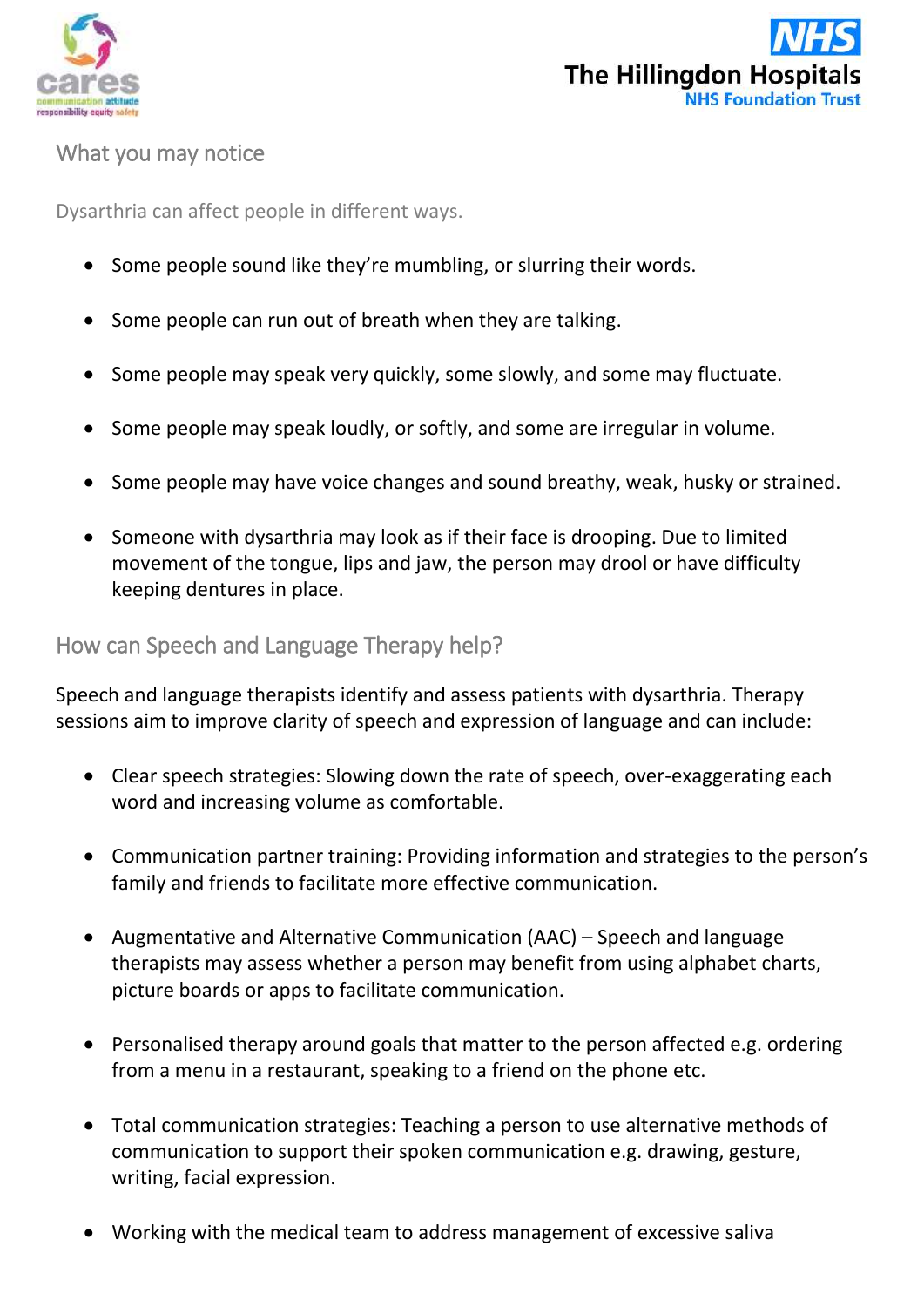



Strategies for Clear Speech:

Things to try:

- Reduce background noise and distractions, such as TV or radios. It can be hard to talk over these and it may make you more difficult to understand.
- Try to maintain a good posture. This will help support your breathing and give your voice more power.
- Make sure that you and the person you are talking to are facing each other.
- Speak more slowly. This gives your muscles the best chance of moving accurately and will make your speech less slurred.
- Take regular breaths. If you try to say too much on one breath, your voice may fade away and become difficult to understand.
- Try to exaggerate or over-pronounce words. Say every syllable as clearly as possible.
- Keep the volume of your voice loud enough to be easily heard. Make sure you're opening your mouth enough for your voice to be heard.

If speaking is especially difficult…

- Plan what you want to say in advance. Shorter sentences will be easier to say and will be more easily understood.
- Only say the key words of a sentence. Instead of "can you put the milk in the fridge please?" you could say "milk, fridge".
- Use gesture or writing to get your message across.

## Remember…

Speaking may be more difficult when you're tired, upset, unwell or under pressure. Take your time and take regular breaks.